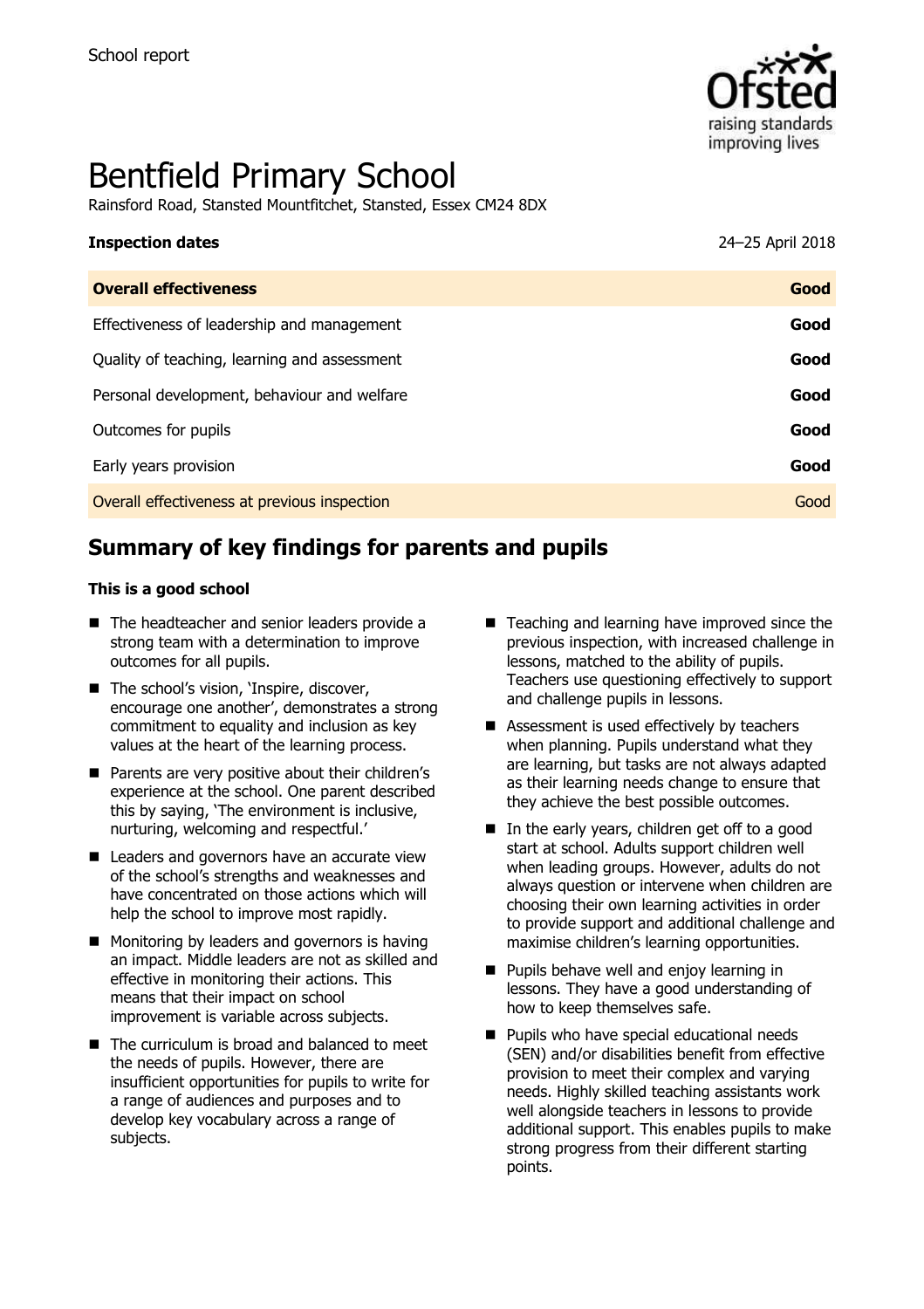

# **Full report**

### **What does the school need to do to improve further?**

- Increase the impact of middle leaders in contributing to school improvement by:
	- developing their role in monitoring and evaluating so that next steps for improvement are clearly identified in all subjects
	- holding middle leaders to account for their identified responsibilities for school improvement.
- Improve the use of assessment so that tasks are consistently modified and adjusted, as required, to enable all pupils to achieve the best possible outcomes.
- **Further develop the curriculum by:** 
	- planning increased opportunities for pupils to practise their writing skills across a range of subjects and improve their presentation of work
	- identifying and promoting key vocabulary related to each subject area.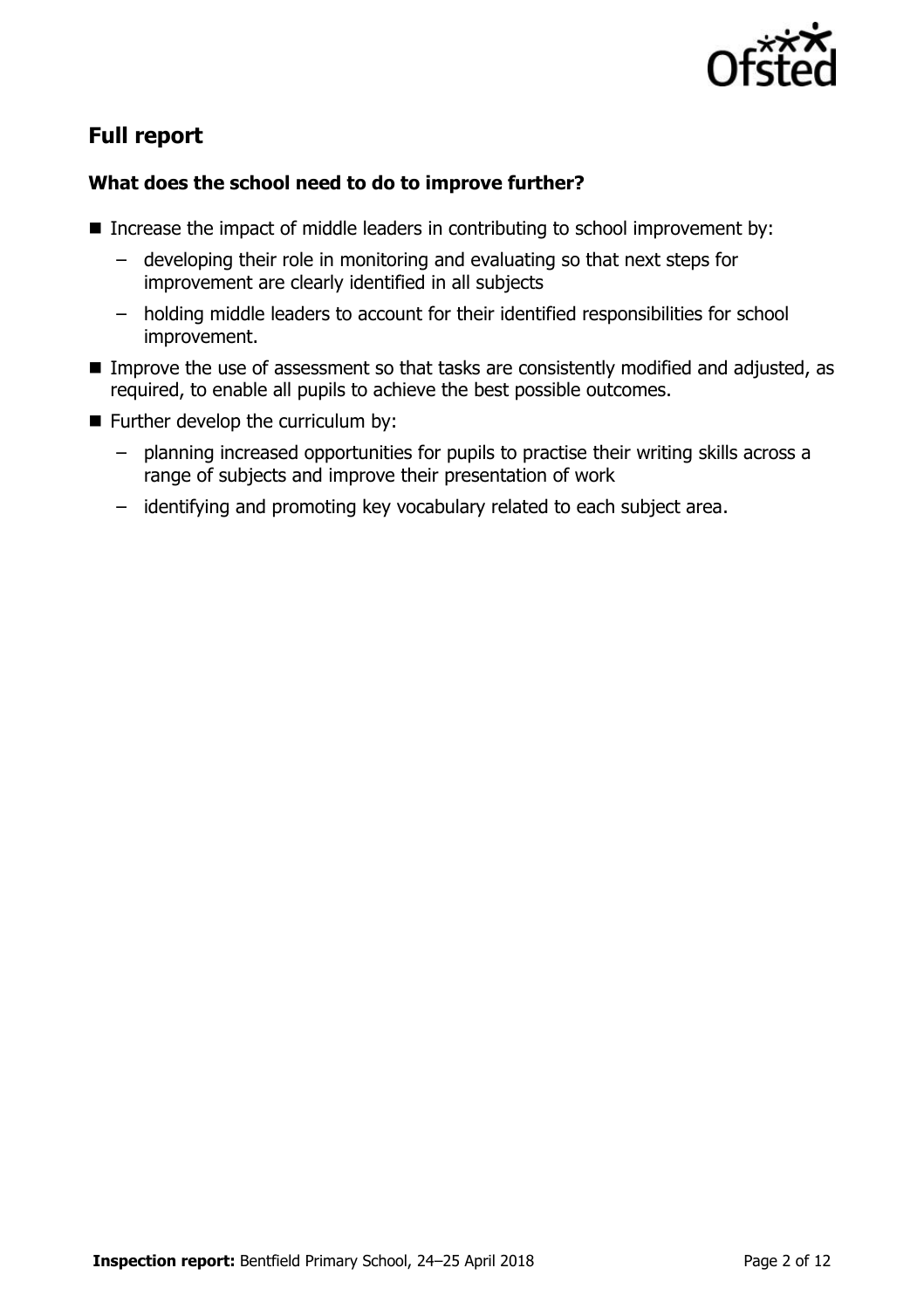

# **Inspection judgements**

#### **Effectiveness of leadership and management Good**

- The headteacher provides strong leadership with his determination to provide an inclusive education and improve outcomes for all pupils, whatever their ability or special educational need. He is well supported by other senior leaders. The school is a very positive place to work, with good relationships between staff, pupils and parents.
- Parents speak very highly of the school, particularly about its inclusive nature. One parent summed up the views of many by saying: 'Every child is made to feel equal, irrespective of any mental, physical or learning difficulties. I am thankful that my children have learned the importance of this at such a young age as it is a very valuable lesson in life.'
- Leaders and governors know the school well. Their evaluation of the school's effectiveness is accurate and informs school improvement. Systems to improve the performance of teachers are rigorous. Performance management procedures are strongly focused on key school priorities. Targets are linked to the quality of teaching, pupils' outcomes and teachers' professional development needs.
- Middle leaders are developing in their role in leading subjects across the broader curriculum. They have written their own action plans for their areas of responsibility but their monitoring of actions is not always incisive enough. This means that next steps are not clearly identified and the impact of middle leaders on school improvement is variable across subjects.
- The school provides a broad and balanced curriculum. It promotes pupils' spiritual, moral, social and cultural development effectively. There is a wide range of extracurricular activities. Visits and visitors enrich the learning opportunities for pupils. For example, parents who had trekked across the Himalayas came into school and shared their experiences with the pupils. Pupils are well prepared to be good citizens in the wider world and take a keen interest in learning about how other people live.
- Leaders and governors ensure that the use of pupil premium and SEN funding is effective. Barriers to learning are identified and the use of nurture groups, along with mentoring, has a direct impact on pupils' emotional well-being and their ability to access classroom activities. The headteacher and head of learning support have incisive knowledge of individual pupils who are vulnerable or have more complex needs. They make sure that they work with and challenge external agencies to get the right sort of help and support for pupils. The progress of disadvantaged pupils and those who have SEN and/or disabilities is tracked to assess the impact of interventions and additional support so that any gaps in their learning can be addressed.
- The physical education and sport premium is being used to employ a sports games organiser. This is providing increased opportunities for pupils of all ages to learn new skills and compete against others in a wider range of sports.

#### **Governance of the school**

Governors are committed to the success of the school.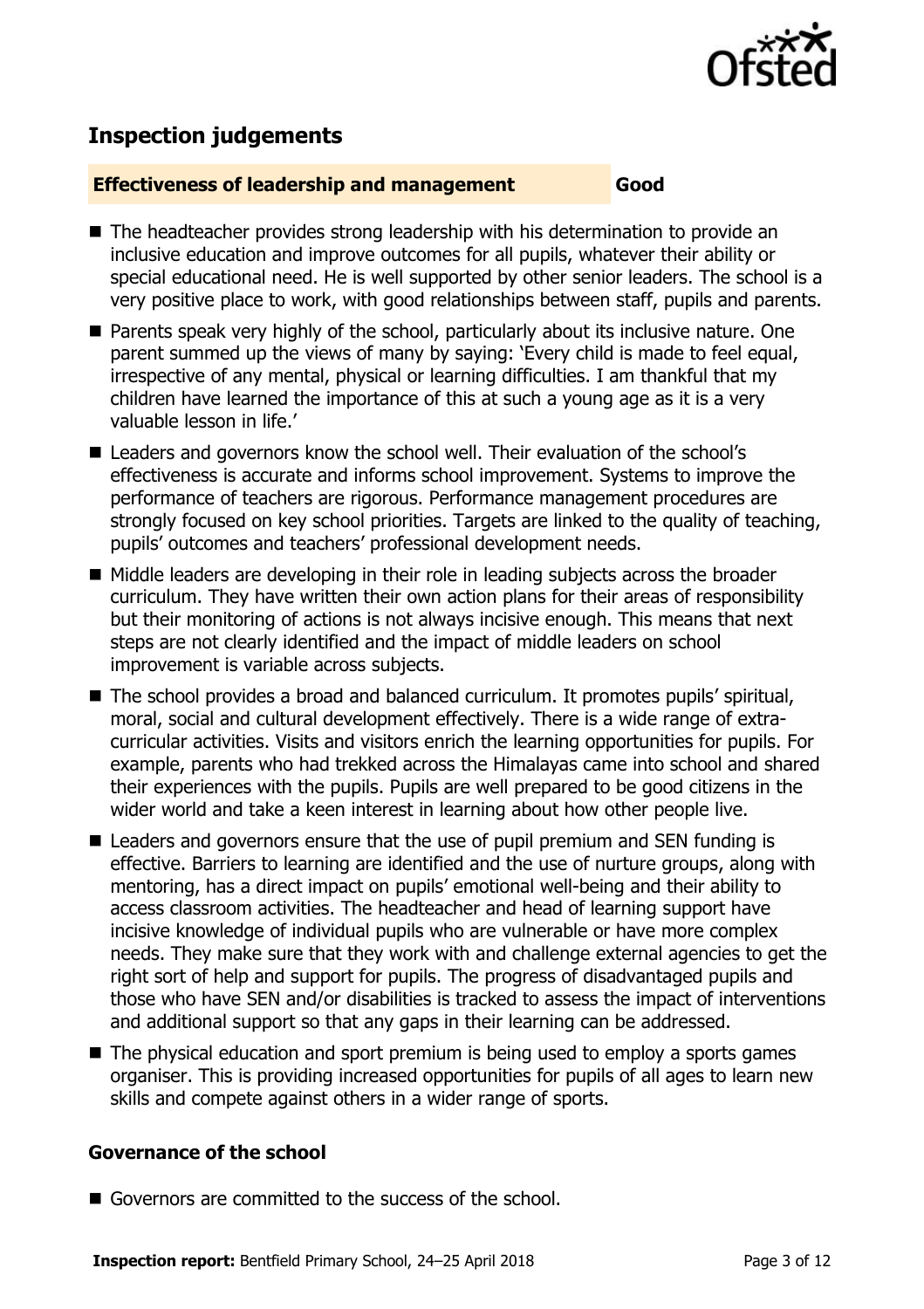

- Governors have an accurate understanding of the school's strengths and weaknesses. Senior leaders provide governors with high-quality and relevant information on the school's effectiveness in a wide range of areas.
- Governors use this information well to provide both support and challenge to the leadership team. Governors work alongside leaders on their visits to the school and meet with pupils to see the school in action. This enables them to measure the effectiveness of leaders' actions on school improvement.
- Relationships between governors and parents are positive. This is because governors aim to be visible, initiating surveys with parents, and parents feel that they can approach them.

### **Safeguarding**

- The arrangements for safeguarding are effective.
- Safer recruitment procedures are robust. Appropriate checks are carried out to ensure that adults employed are suitable to work with pupils.
- There are clear procedures in place for logging and monitoring any behaviour or safeguarding concerns to ensure that pupils are safe in school and well cared for.
- Staff and governors are trained and regularly updated in the latest safeguarding arrangements. They know how to protect pupils from radicalisation and extremism.
- Leaders and governors responsible for safeguarding work together by undertaking regular health and safety walks and audits. As a result, issues are quickly addressed and the school continues to have effective policies and procedures for all aspects of safeguarding.
- Staff, parents and carers who responded to Ofsted's online survey, Parent View, and those spoken to during the inspection, agreed that pupils are kept safe and are well looked after.
- $\blacksquare$  The school keeps meticulous records with regard to safeguarding pupils.

#### **Quality of teaching, learning and assessment Good**

- Teaching continues to improve and develop as teachers share their best practice. There is increased challenge in lessons, matched to the ability of pupils. This results in pupils making good progress over time. Relationships between staff and pupils are positive. Pupils work well on their own, with partners and in groups. They are encouraged to show resilience and learn from their mistakes.
- **E** Lessons are well planned and organised, with a range of resources which pupils can choose from to support them when working on their own. Teachers show good subject knowledge, particularly in English and mathematics.
- Teachers use probing questioning, which encourages pupils to think and consolidate their learning or extend their ideas. Teachers provide clear explanations and a step-bystep approach for learning. As a result, Year 3 pupils worked to a clear structure in writing a set of instructions to make a tuna sandwich.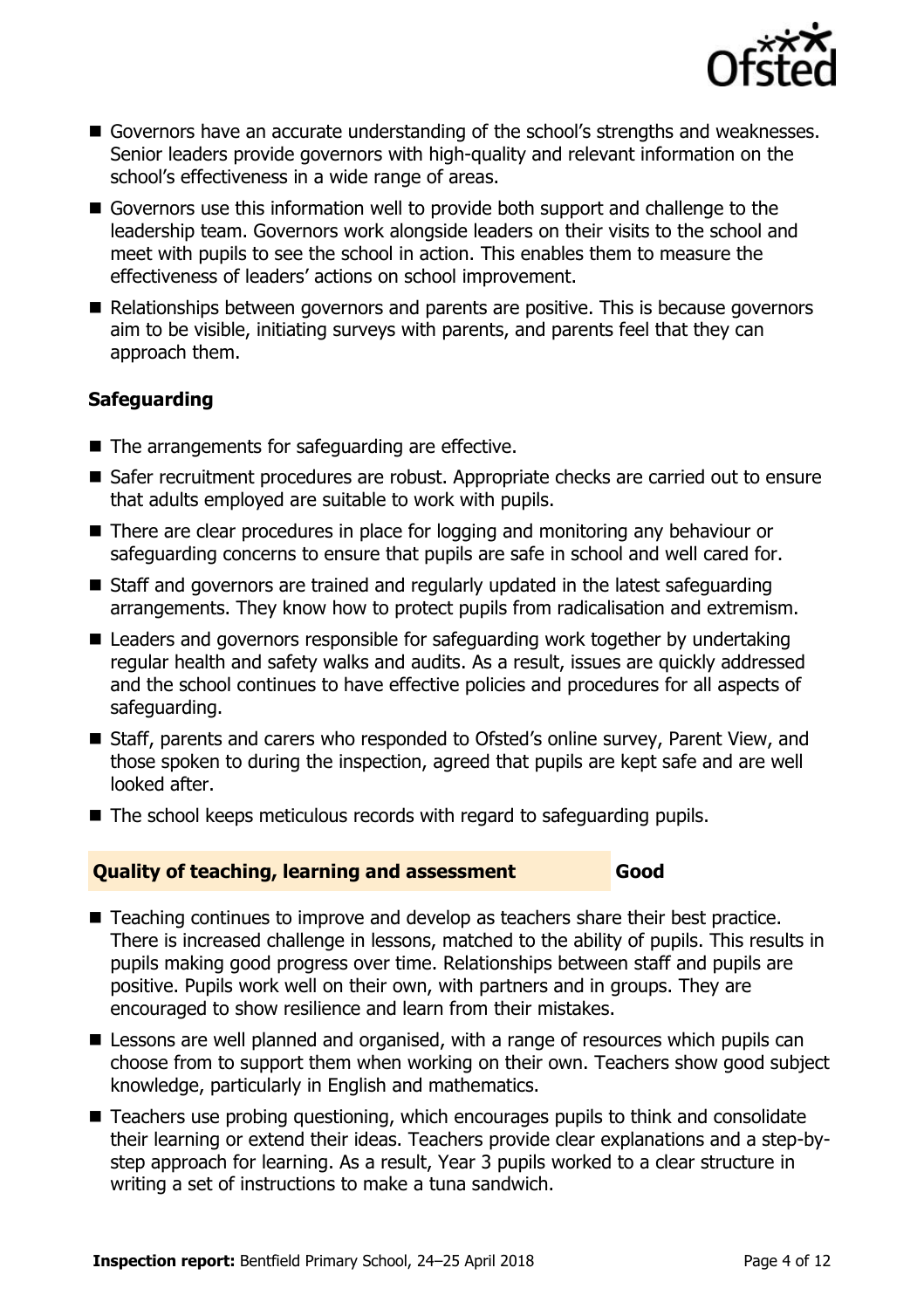

- $\blacksquare$  Pupils value the guidance that they receive from their teachers on how they can improve their work. Pupils in key stage 2 describe how they edit and improve their writing. However, there are fewer opportunities for pupils in key stage 1 to respond and improve their writing.
- When expectations are high, pupils achieve well in lessons, particularly the most able pupils. Sometimes opportunities to address misconceptions are missed and tasks are not always adapted as the needs of learners change during the lesson. Teachers do not always identify those pupils who need more input and support within lessons and learning slows when teachers then provide input to the whole class.
- Leaders have identified texts related to topic themes to make stronger links between reading and writing within the curriculum. For example, Year 6 pupils enjoyed reading 'Letters from the Lighthouse', which they used to model their own writing as evacuees from the Second World War.
- Leaders have introduced a cursive style of handwriting. However, the quality of pupils' handwriting and presentation varies in books, within classes and across the school. There are too few opportunities for pupils to write at length, explore their ideas and use their developing writing skills sufficiently well across a wide range of subject areas.
- Pupils who have SEN and/or disabilities benefit from strong, inclusive provision across the school. Teaching is matched to individual learning needs and is supported through a wide range of specialist therapies and interventions, as well as through opportunities to use the school's 'soft play' area and 'light and sound' zone. Learning support assistants are highly skilled and make a positive contribution in lessons. As a result, pupils, particularly those who have SEN and/or disabilities, are well supported and make strong progress.

#### **Personal development, behaviour and welfare Good**

#### **Personal development and welfare**

- The school's work to promote pupils' personal development and welfare is good.
- **Pupils recognise that treating everyone fairly is at the heart of the school's work. They** look out for each other, including pupils who have SEN and/or disabilities, and recognise the unique nature of their school. One pupil described this by saying, 'You can never feel left out, because everyone is different.'
- **Pupils have a good understanding of the different forms of bullying. They say that they** feel safe in school and that, if there is a problem, teachers are approachable and will always consider both viewpoints.
- $\blacksquare$  The school supports pupils in understanding how to keep themselves safe, including when using the internet, and this is reinforced in lessons.
- Pupils are well supported, whatever their needs, to develop personally, socially and emotionally. Staff receive regular training to enable them to support and manage the varying needs of pupils who have SEN and/or disabilities.
- **Pupils genuinely care for each other. During a personal, social and health education** lesson, inspectors observed how maturely pupils responded to the opportunity to gain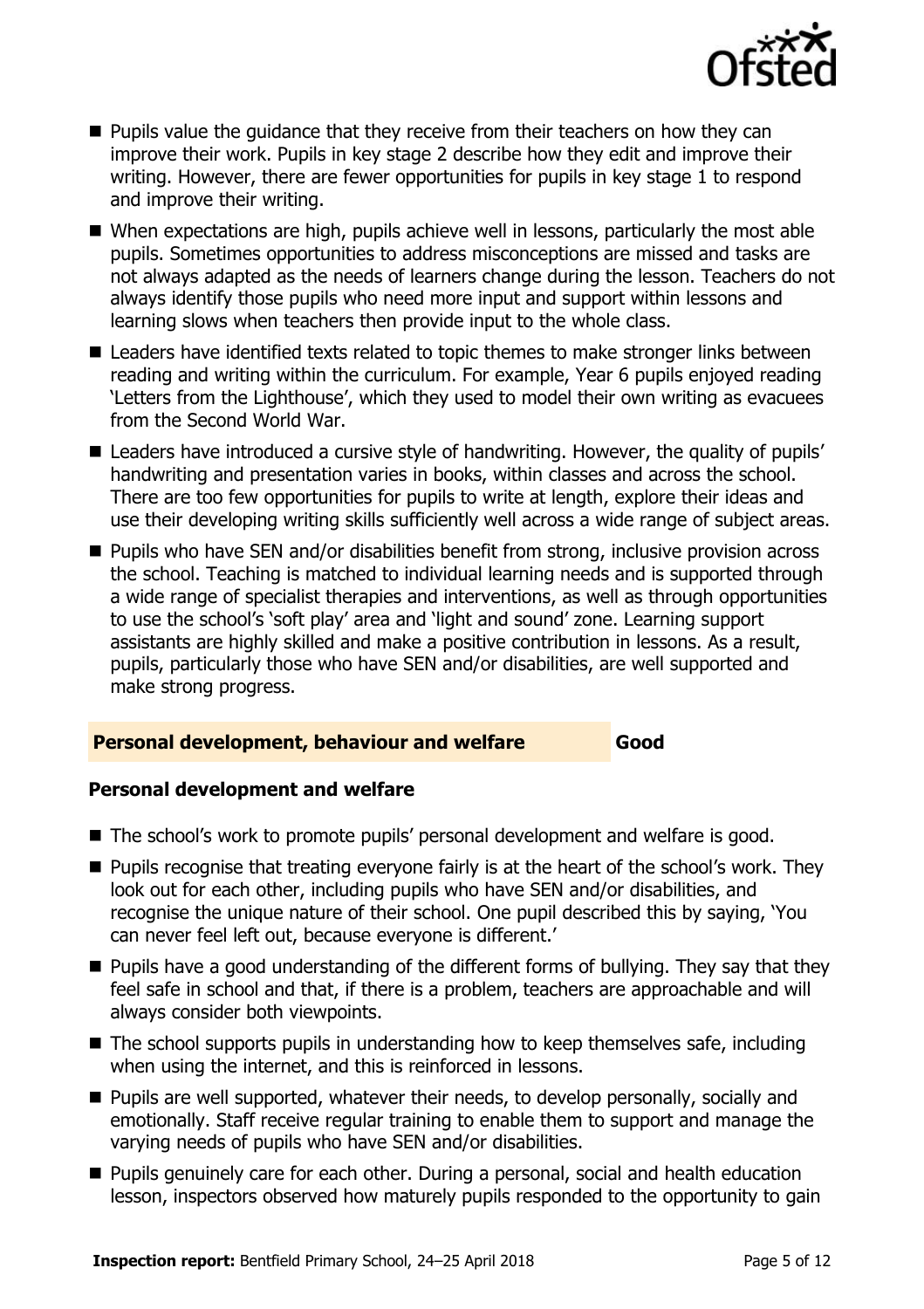

an understanding of the effects of bereavement and showed empathy towards others.

- The school council has recently been re-established, but pupils feel that it is not currently providing them with a platform to make their views known. Although members are currently considering strategies for developing friendships and promoting healthy eating, other pupils would like to have the opportunity to share their ideas too.
- The breakfast club provides pupils with a nutritious start to the school day.
- Diversity within the school is celebrated, and at the forefront of school values is the commitment to equality and inclusion.

#### **Behaviour**

- The behaviour of pupils is good. Pupils are welcoming and polite. They conduct themselves well in lessons, around the school and at various points during the day.
- **Pupils enjoy school and learning. They have positive attitudes to what they are asked** to do in lessons and work well together, regardless of their ability. Low-level disruption is rare and those pupils who sometimes exhibit more challenging behaviour are well supported.
- **Pupils enjoy assemblies and are engaged through the themes. During the inspection,** pupils reflected on how to be a good friend and to build positive relationships which make their friendships even stronger.
- Leaders have been pro-active in following up absences from school and attendance is average. There is a range of strategies in place to promote regular attendance and punctuality for all pupils.

#### **Outcomes for pupils Good**

- At the end of key stage 1, there was an improvement in attainment in reading in 2017 compared to 2016 and standards in reading, writing and mathematics are now in line with national averages.
- At the end of key stage 2, the proportion of pupils reaching the expected standard in reading was in line with the national average, and the proportion reaching the higher level was above average. There was an increase in the proportion of pupils reaching the expected standard in mathematics and in those reaching the higher level. Overall, pupils make good progress in reading and mathematics. Work in pupils' books shows that there is increased challenge for the most able pupils. For example, pupils talked to inspectors about how they are encouraged to explain their reasoning in mathematics when solving problems.
- At the end of key stage 2, the proportion of pupils reaching the expected standard in writing decreased in 2017 and was below the national average. Pupils made less progress in writing than in reading and mathematics, and progress in writing was significantly below that of other pupils nationally. Leaders have identified writing as an area for improvement and have introduced a number of strategies to address this. Standards in the use of punctuation, grammar and spelling are improving. There is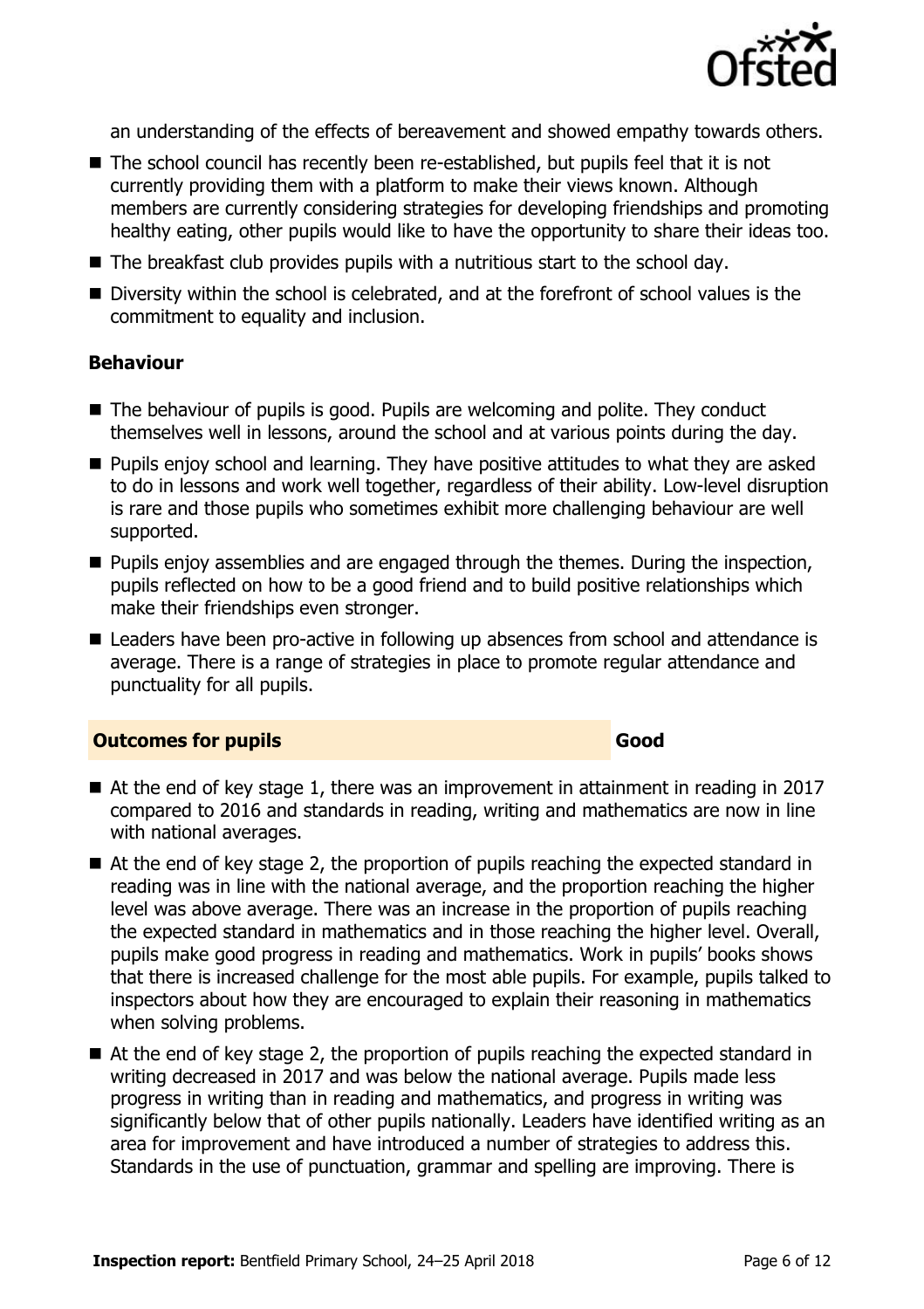

evidence, both in lessons and through the work in pupils' books, that pupils are now making stronger progress in developing their writing skills.

- **Pupils enjoy reading and generally read widely, with fluency and comprehension that is** appropriate to their age. The majority of pupils in Year 1 are on track to achieve the expected standard in the phonics check.
- There are clear tracking systems in place and current school assessment information shows that pupils are making good progress from their starting points. Pupils who have SEN and/or disabilities benefit from effective provision to meet their complex and varying needs. This ensures that they are fully integrated, working alongside their peers in the classroom, and make good progress in lessons.
- A smaller than average proportion of pupils are disadvantaged. However, they make good progress and achieve in line with similar pupils nationally.

#### **Early years provision Good Good**

- The early years leader knows the children well, having identified their needs and starting points. She has a thorough understanding of areas for improvement and is not complacent about the successes already achieved in the early years.
- Children get off to a good start in Nursery. The proportion of children achieving a good level of development at the end of Reception Year increased in 2017. It was in line with the national average, so that children were well prepared for Year 1. There was a significantly higher number of boys in this cohort. They achieved in line with other children nationally in developing their reading, writing and mathematics skills and made good progress in these areas. However, they made less progress in areas such as physical development, technology and expressive arts compared to the girls.
- Adults check children's progress and use these assessments to plan activities and target support for individual children. Children who have SEN and/or disabilities make good progress from their starting points.
- The teaching of phonics is good in the Nursery and this continues into the Reception Year. Although adults support children well in developing their writing skills when they work alongside them, children are not always encouraged to use their knowledge of phonics and tricky words when writing on their own.
- Children enjoy their learning and engage happily in the activities provided. There is a good balance between work that is led by the teacher and opportunities for children to explore ideas themselves and follow their interests. Some curriculum areas in Reception could be given greater depth, as, currently, the overwhelming focus is on English and mathematics.
- Children love the experience of outdoor learning, particularly when they take part in forest school. There is a range of activities in the outside area, but leaders recognise that this needs further development. Effective support is provided by adults when leading activities. However, adults do not always question, or intervene sufficiently to provide support children with additional challenge and maximise their learning opportunities.
- Children behave well and feel secure, they readily take turns and share. Routines are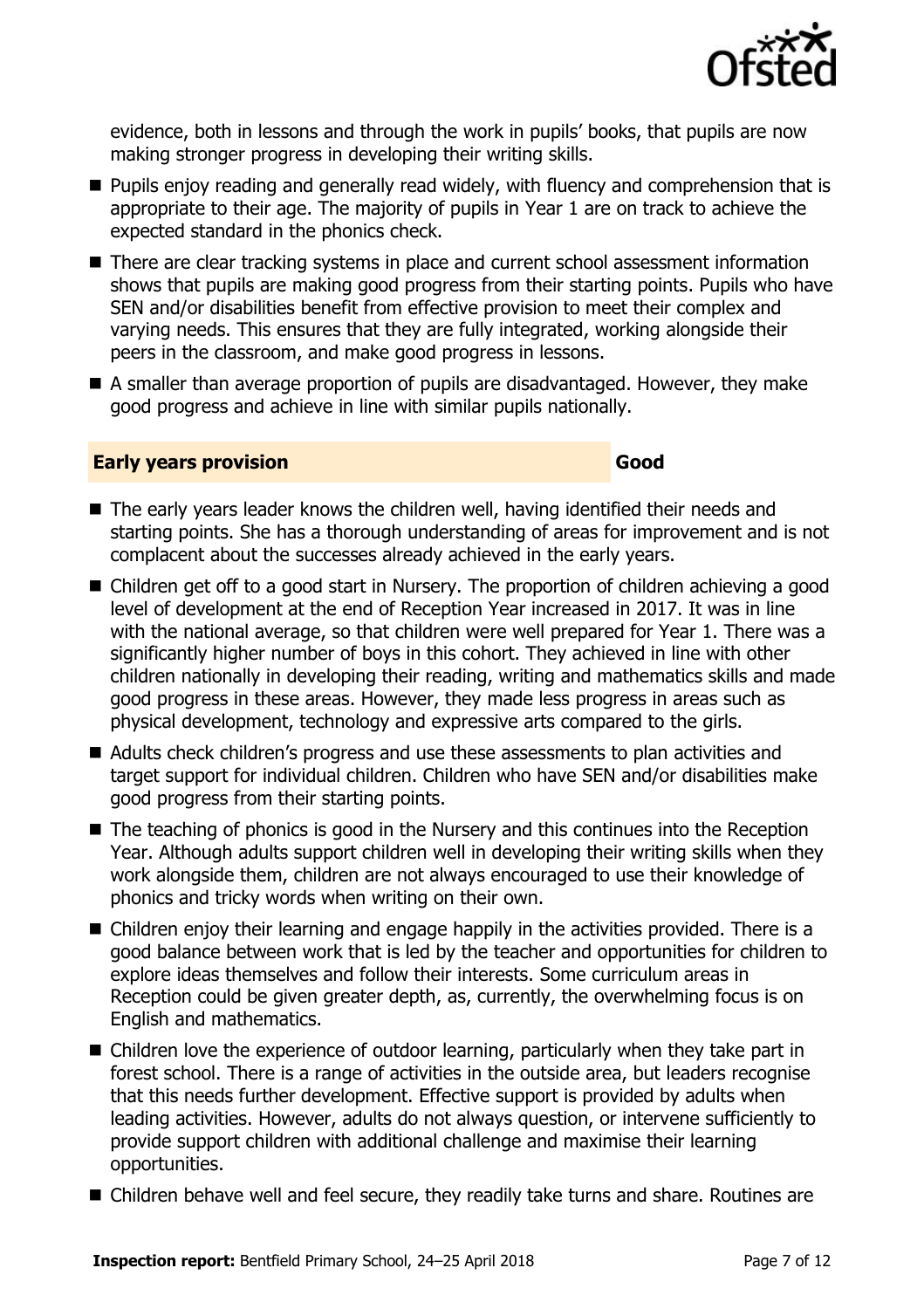

clearly established. Children are developing concentration and the ability to see things through when choosing activities. For example, children were drawing how their garden grows and one child was keen to explain to the inspector that apples grow on the trees in the summer when there are lots of bees around.

■ Independence is encouraged and children show this when putting on shoes, fastening up their coats and tidying away within the classroom. Children show an awareness of how to keep themselves safe and healthy but are also confident to take risks within a safe environment. Leaders ensure that all safeguarding and welfare requirements are met.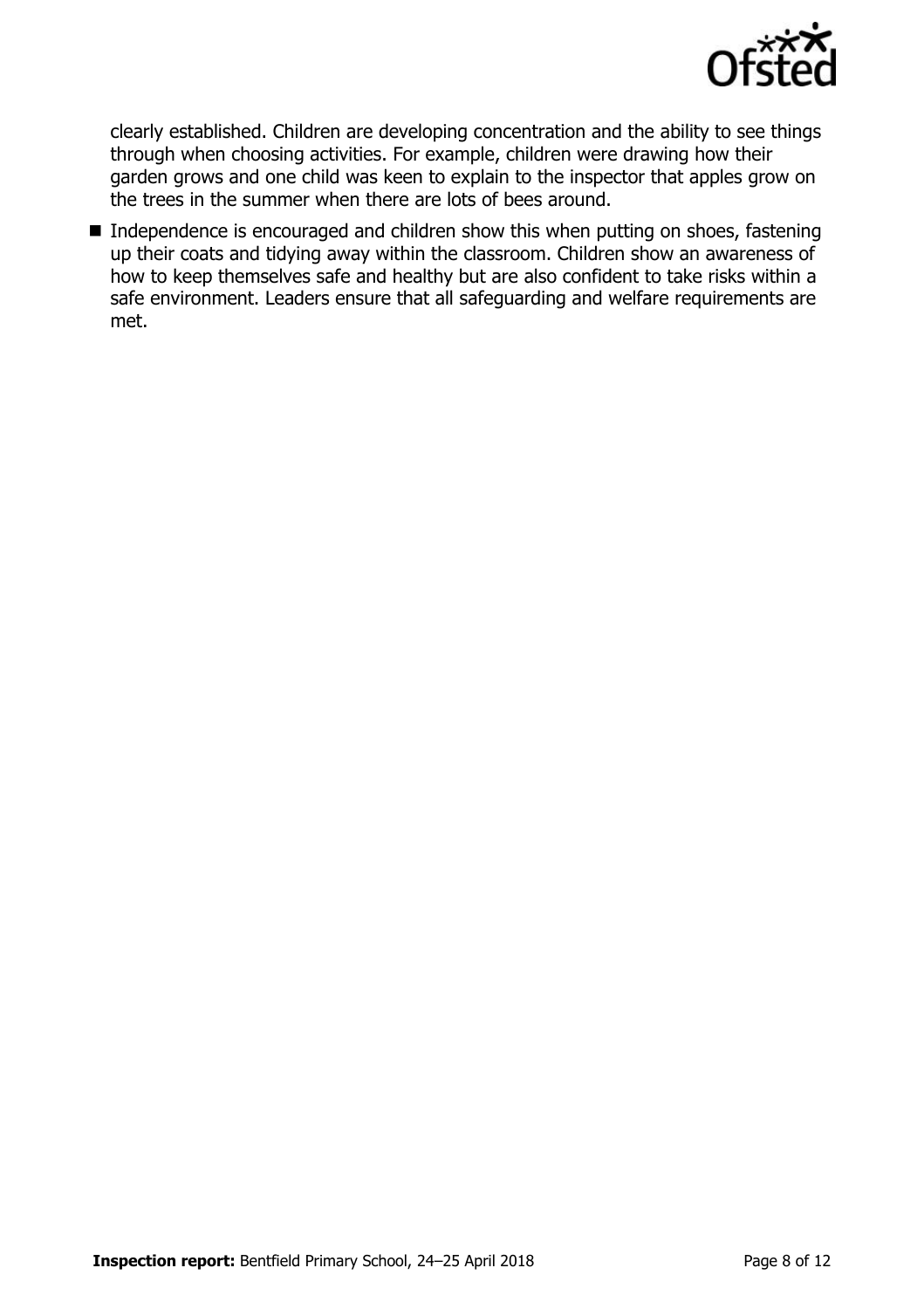

# **School details**

| Unique reference number  | 114978       |
|--------------------------|--------------|
| Local authority          | <b>Essex</b> |
| <b>Inspection number</b> | 10041787     |

This inspection of the school was carried out under section 5 of the Education Act 2005.

| Type of school                      | Primary                      |
|-------------------------------------|------------------------------|
| School category                     | Community                    |
| Age range of pupils                 | 3 to 11                      |
| Gender of pupils                    | Mixed                        |
| Number of pupils on the school roll | 258                          |
| Appropriate authority               | The governing body           |
| Chair                               | Samantha Matthews            |
| <b>Headteacher</b>                  | David Rogers                 |
| Telephone number                    | 01279 813 626                |
| Website                             | www.bentfield.essex.sch.uk   |
| <b>Email address</b>                | admin@bentfield.essex.sch.uk |
| Date of previous inspection         | 23-24 January 2014           |

#### **Information about this school**

- Bentfield Primary is an average-sized primary school and nursery.
- The school offers a breakfast and after-school club.
- Most pupils are of White British heritage, with a few pupils from minority ethnic backgrounds, some of whom speak English as an additional language.
- The proportion of pupils who have SEN and/or disabilities is higher than that found in most schools and increased in 2017. The number of pupils with an education, health and care plan is much higher than in other schools nationally. This is because the school offers enhanced provision of two places in each year group to pupils with complex health, physical and developmental needs. Many of these pupils have much more severe needs than those usually found in mainstream education.
- A smaller than average proportion of pupils are disadvantaged and supported by the pupil premium.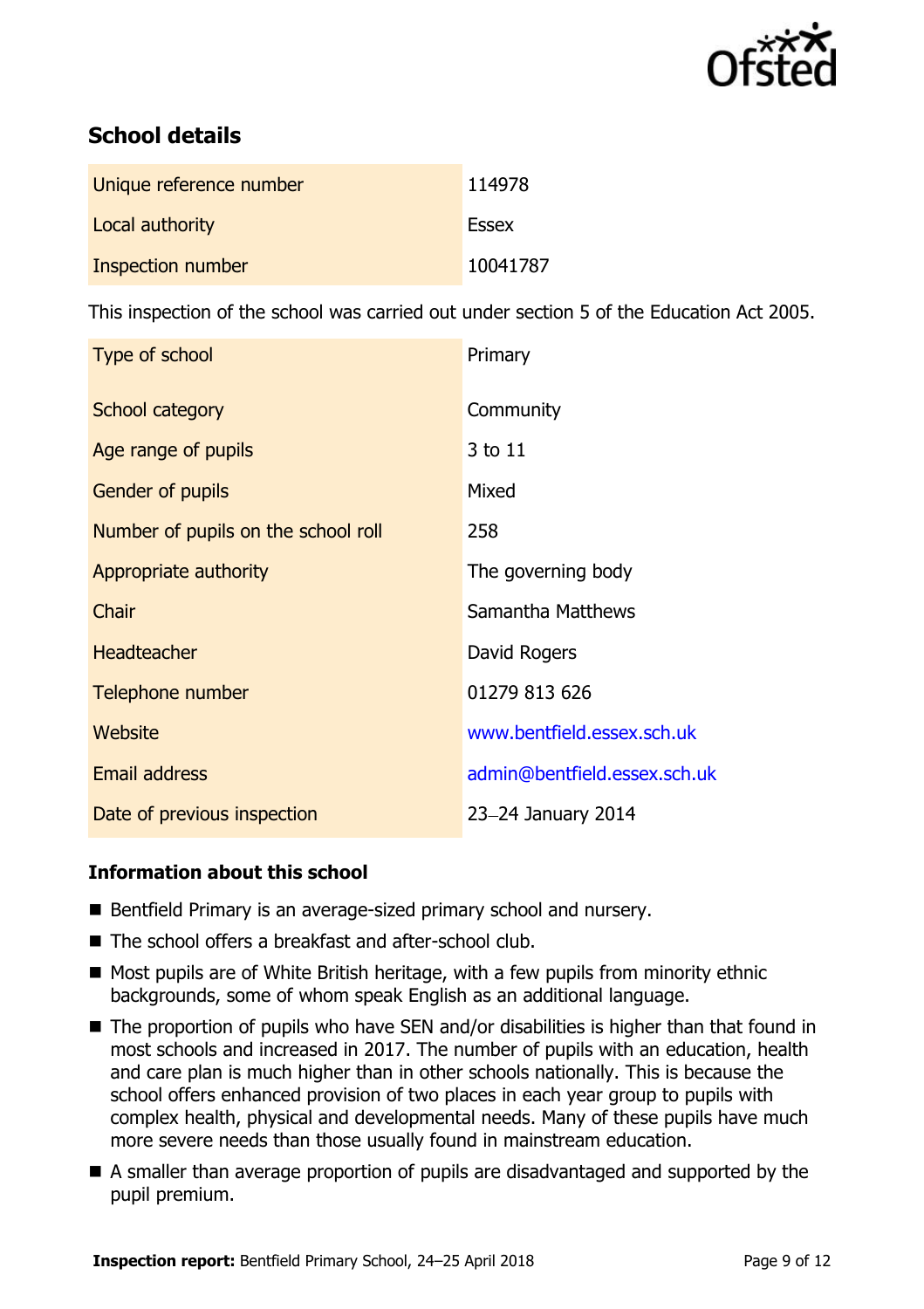

■ The school meets the government's current floor standards, which are the minimum expectations for pupils' attainment and progress in English and mathematics by the end of Year 6.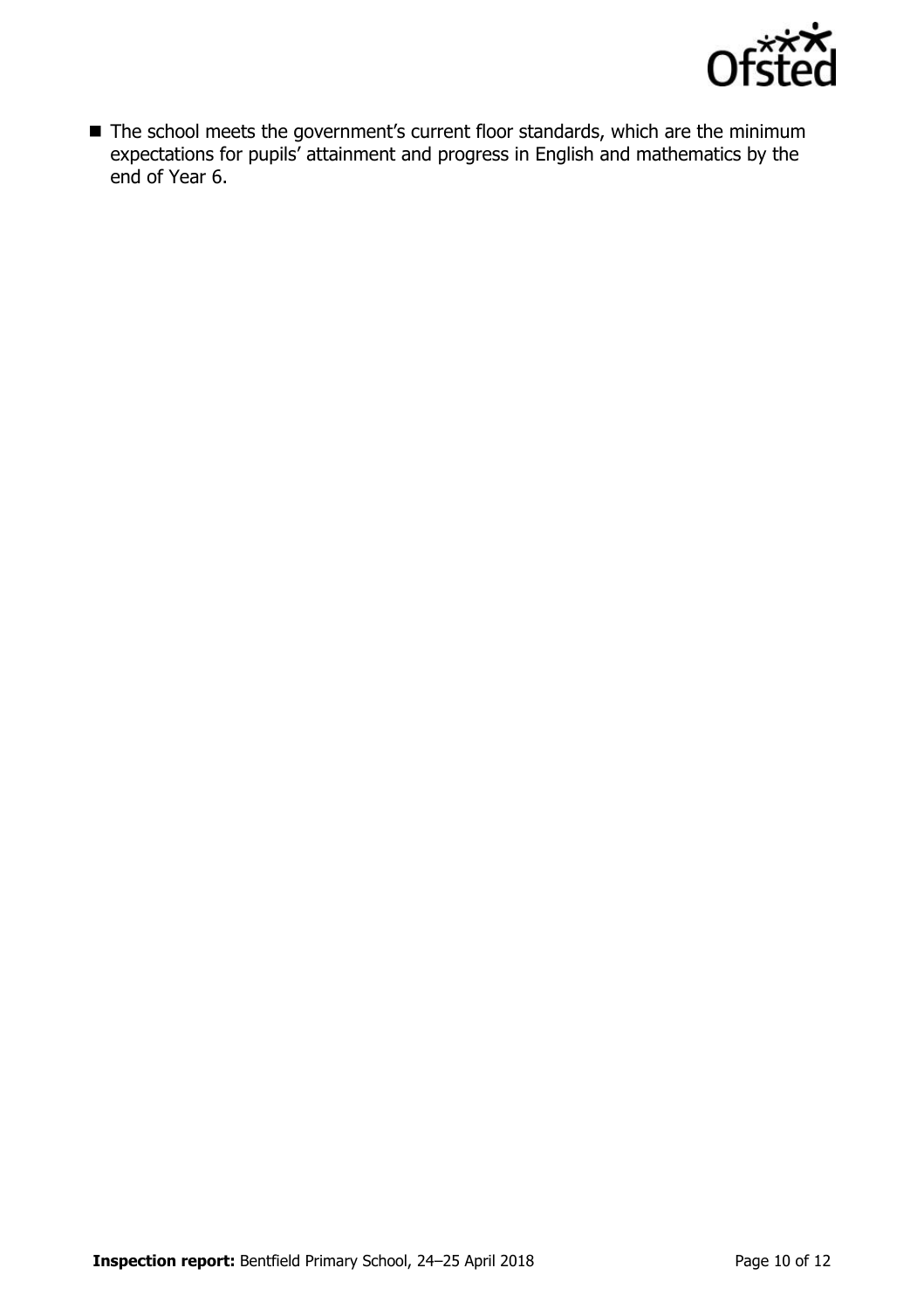

# **Information about this inspection**

- The inspectors observed pupils' learning in all classrooms, including through observations carried out jointly with the headteacher. In addition, inspectors made short visits to look at learning at other times, to observe small groups of pupils being taught, and to review the teaching of phonics and the broader curriculum, including how the school promotes aspects of spiritual, moral, social and cultural development and British values. One inspector reviewed provision for pupils attending the school's breakfast club.
- The inspectors looked at pupils' work from all year groups in different subjects, both within lessons and through a joint work scrutiny with leaders, to see what progress pupils make and how well the school's marking policy is being applied.
- $\blacksquare$  Meetings were held with pupils to discuss their learning and gather their views about the school, behaviour and safety. The inspectors listened to pupils read in Years 1, 2 and 6, and discussed their reading with them.
- Meetings were held with the headteacher, head of learning support, other members of staff with leadership responsibilities and governors. Discussions were had with a representative from the local authority.
- Inspectors looked at a wide range of documents, including: the school's self-evaluation summary; the school development plan; information about pupils' learning and progress; planning and monitoring documents; and the school's own checks on the quality of teaching.
- Inspectors reviewed safeguarding policies and procedures, including records of checks on the suitability of staff and other adults, behaviour and attendance records.
- **Inspectors took account of the views of parents and carers through the 66 responses** to Ofsted's online questionnaire, Parent View, the 50 free-text messages, and through speaking to parents and carers at the start of the second day of the inspection. They also took into account findings from the school's recent survey of parents' views and the 30 responses to a questionnaire for members of staff.

#### **Inspection team**

| Pauline MacMillan, lead inspector | Ofsted Inspector |
|-----------------------------------|------------------|
| Linda Allison                     | Ofsted Inspector |
| Simon Bell                        | Ofsted Inspector |